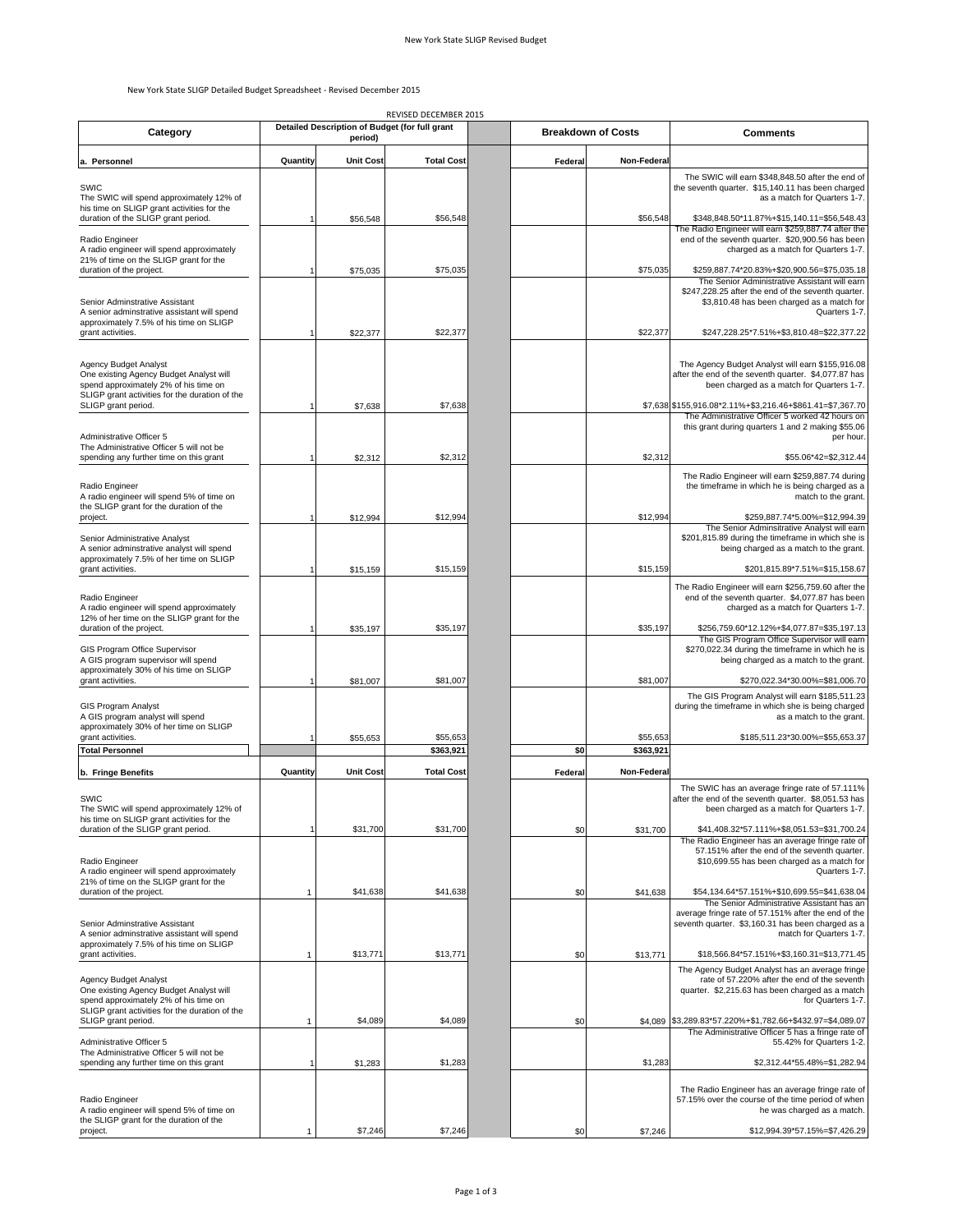| Senior Administrative Analyst<br>A senior adminstrative analyst will spend                                                                                                                                                                                                                                                                    |             |                  |                   |                   |             | The Senior Administrative Analyst has an average<br>fringe rate of 57.22% over the course of the time<br>period of when she was charged as a match.                                                                                                                                                                                                                                                                                                                                        |
|-----------------------------------------------------------------------------------------------------------------------------------------------------------------------------------------------------------------------------------------------------------------------------------------------------------------------------------------------|-------------|------------------|-------------------|-------------------|-------------|--------------------------------------------------------------------------------------------------------------------------------------------------------------------------------------------------------------------------------------------------------------------------------------------------------------------------------------------------------------------------------------------------------------------------------------------------------------------------------------------|
| approximately 7.5% of her time on SLIGP<br>grant activities.                                                                                                                                                                                                                                                                                  | 1           | \$8,674          | \$8,674           | \$0               | \$8,674     | \$15,158.67*57.22%=\$8,673.80                                                                                                                                                                                                                                                                                                                                                                                                                                                              |
| Radio Engineer<br>A radio engineer will spend approximately                                                                                                                                                                                                                                                                                   |             |                  |                   |                   |             | The Radio Engineer has an average fringe rate of<br>57.118% after the end of the seventh quarter.<br>\$7,099.28 has been charged as a match for<br>Quarters 1-7.                                                                                                                                                                                                                                                                                                                           |
| 12% of her time on the SLIGP grant for the<br>duration of the project.                                                                                                                                                                                                                                                                        | 1           | \$24,874         | \$24,874          | \$0               | \$24,874    | \$31,119.26*57.118%+\$7,099.28=\$24,873.98                                                                                                                                                                                                                                                                                                                                                                                                                                                 |
| GIS Program Office Supervisor<br>A GIS program supervisor will spend                                                                                                                                                                                                                                                                          |             |                  |                   |                   |             | The GIS Program Office Supervisor has an average<br>fringe rate of 57.118% over the course of the time<br>period of when he was charged as a match.                                                                                                                                                                                                                                                                                                                                        |
| approximately 30% of his time on SLIGP<br>grant activities.                                                                                                                                                                                                                                                                                   | 1           | \$46,269         | \$46,269          | \$0               | \$46,269    | \$81,006.70*57.118%=\$46,269.41                                                                                                                                                                                                                                                                                                                                                                                                                                                            |
| <b>GIS Program Analyst</b><br>A GIS program analyst will spend                                                                                                                                                                                                                                                                                |             |                  |                   |                   |             | The GIS Program Analyst has an average fringe<br>rate of 57.20% over the course of the time period of<br>when he was charged as a match.                                                                                                                                                                                                                                                                                                                                                   |
| approximately 30% of her time on SLIGP<br>grant activities.                                                                                                                                                                                                                                                                                   | 1           | \$31,832         | \$31,832          | \$0               | \$31,832    | \$55,653.37*57.197%=\$31,832.06                                                                                                                                                                                                                                                                                                                                                                                                                                                            |
| <b>Total Fringe Benefits</b>                                                                                                                                                                                                                                                                                                                  |             |                  | \$211,377         | \$0               | \$211,377   |                                                                                                                                                                                                                                                                                                                                                                                                                                                                                            |
| c. Travel                                                                                                                                                                                                                                                                                                                                     | Quantity    | <b>Unit Cost</b> | <b>Total Cost</b> | Federal           | Non-Federal |                                                                                                                                                                                                                                                                                                                                                                                                                                                                                            |
| Travel for Regional and National Meetings<br>with FirstNet. Exact amounts can not be<br>determined without NTIA/FirstNet providing<br>specific locations. Historical figures used to                                                                                                                                                          |             |                  |                   |                   |             | Travel for Regional and National Meetings with<br>FirstNet. Exact amounts can not be determined<br>without NTIA/FirstNet providing specific locations.<br>Assume 6 individuals attend 8 conferences (5 in<br>March and 5 in September) in Washington DC or<br>similar both for five nights each. Air travel from<br>Albany assumed to be \$250 per person round trip.<br>The GSA Per Diem rate is \$71/day. The GSA hotel<br>rate is \$229/night in March and \$222/night in<br>September. |
| project through the rest of the grant.<br>Assumed 2 conferences per year.                                                                                                                                                                                                                                                                     |             | \$83,160         | \$83,160          | \$83,160          | \$0         | \$250*48+5*\$71*48+5*\$229*24+5*\$222*24=\$83,16                                                                                                                                                                                                                                                                                                                                                                                                                                           |
| <b>Total Travel</b>                                                                                                                                                                                                                                                                                                                           |             |                  | \$83,160          | \$83,160          | \$0         |                                                                                                                                                                                                                                                                                                                                                                                                                                                                                            |
| d. Equipment                                                                                                                                                                                                                                                                                                                                  | Quantity    | <b>Unit Cost</b> | <b>Total Cost</b> | Federa            | Non-Federal |                                                                                                                                                                                                                                                                                                                                                                                                                                                                                            |
| N/A<br><b>Total Equipment</b>                                                                                                                                                                                                                                                                                                                 | $\mathbf 0$ | \$0              | \$0<br>\$0        | \$0<br>\$0        | \$0<br>\$0  |                                                                                                                                                                                                                                                                                                                                                                                                                                                                                            |
|                                                                                                                                                                                                                                                                                                                                               |             |                  |                   |                   |             |                                                                                                                                                                                                                                                                                                                                                                                                                                                                                            |
| e. Supplies<br>Office Supplies and general printing<br>materials - varies from quarter to quarter.                                                                                                                                                                                                                                            | Quantity    | <b>Unit Cost</b> | <b>Total Cost</b> | Federal           | Non-Federal |                                                                                                                                                                                                                                                                                                                                                                                                                                                                                            |
| For example, printing the handouts occured<br>for initial consultation.                                                                                                                                                                                                                                                                       |             | \$3,000          | \$3,000           | \$3,000           | \$0         | Roughly 57 months * estimated \$52.63 a month =<br>approximately \$3,000.                                                                                                                                                                                                                                                                                                                                                                                                                  |
| Color large format plotter and related<br>supplies                                                                                                                                                                                                                                                                                            |             | \$7,000          | \$7,000           | \$7,000           | \$0         |                                                                                                                                                                                                                                                                                                                                                                                                                                                                                            |
|                                                                                                                                                                                                                                                                                                                                               |             |                  |                   |                   |             |                                                                                                                                                                                                                                                                                                                                                                                                                                                                                            |
| 2 Color Projectors for presentations                                                                                                                                                                                                                                                                                                          | 2           | \$600            | \$1,200           | \$1,200           | \$0         |                                                                                                                                                                                                                                                                                                                                                                                                                                                                                            |
| 2 Portable Printers<br><b>Total Supplies</b>                                                                                                                                                                                                                                                                                                  |             | \$400            | \$800<br>\$12,000 | \$800<br>\$12,000 | \$0<br>\$0  |                                                                                                                                                                                                                                                                                                                                                                                                                                                                                            |
| f.<br>Contractual                                                                                                                                                                                                                                                                                                                             | Quantity    | <b>Unit Cost</b> | <b>Total Cost</b> | Federal           | Non-Federal |                                                                                                                                                                                                                                                                                                                                                                                                                                                                                            |
| New York State Technology Enterprise<br>Corporation (NYSTEC) - Outreach, website<br>content (not IT support), data collection.<br>Origional contact date will be extended, at<br>no additional cost, to the new SLIGP grant<br>term. Rates are charged in accorance with<br>the contract and do not exceed NYS<br>centralized contract rates. |             | \$2,168,932      | \$2,168,932       | \$2,168,932       | \$0         |                                                                                                                                                                                                                                                                                                                                                                                                                                                                                            |
| Additional contractor activites to support<br>FirstNet data collection activities that will be                                                                                                                                                                                                                                                |             |                  |                   |                   |             |                                                                                                                                                                                                                                                                                                                                                                                                                                                                                            |
| defined by FirstNet in future quarters.                                                                                                                                                                                                                                                                                                       |             | \$2,634,780      | \$2,588,120       | \$2,588,120       | \$0         |                                                                                                                                                                                                                                                                                                                                                                                                                                                                                            |
| County 911 grant application time for<br>collecting 911 call data. Assumed 3 grant<br>years (Q9, Q13, Q17). Assumed average<br>911 coordinator salary of \$80,000/yr, 50%<br>fringe. 16 hours per county per submission<br>(year) to collect this data.                                                                                       | 3           | \$53,536         | \$160,608         | \$0               | \$160,608   | 16 hours x 58 counties = 928 hours, \$80,000 salary<br>divided by 2080 hours (52wks * 40 hr/wk) is \$38.46<br>a hour with \$19.23 fringe.<br>(\$38.46+\$19.23)*928=53,536                                                                                                                                                                                                                                                                                                                  |
| State cash match as required to have<br>required 80/20 split for the award. This will<br>be used only when/if in-kind match amounts<br>are not sufficent to meet the end grant<br>amounts.                                                                                                                                                    |             | \$457,788        | \$457,788         |                   | \$457,788   |                                                                                                                                                                                                                                                                                                                                                                                                                                                                                            |
| <b>Total Contractual</b>                                                                                                                                                                                                                                                                                                                      |             |                  | 5,375,448<br>Ŝ    | \$4,757,052       | \$618,396   |                                                                                                                                                                                                                                                                                                                                                                                                                                                                                            |
| g. Construction                                                                                                                                                                                                                                                                                                                               | Quantity    | <b>Unit Cost</b> | <b>Total Cost</b> | Federal           | Non-Federal |                                                                                                                                                                                                                                                                                                                                                                                                                                                                                            |
| N/A<br><b>Total Construction</b>                                                                                                                                                                                                                                                                                                              |             |                  | \$0<br>\$0        | \$<br>\$0         | S<br>\$0    |                                                                                                                                                                                                                                                                                                                                                                                                                                                                                            |
|                                                                                                                                                                                                                                                                                                                                               |             |                  |                   |                   |             |                                                                                                                                                                                                                                                                                                                                                                                                                                                                                            |
| h. Other                                                                                                                                                                                                                                                                                                                                      | Quantity    | <b>Unit Cost</b> | <b>Total Cost</b> | Federal           | Non-Federal |                                                                                                                                                                                                                                                                                                                                                                                                                                                                                            |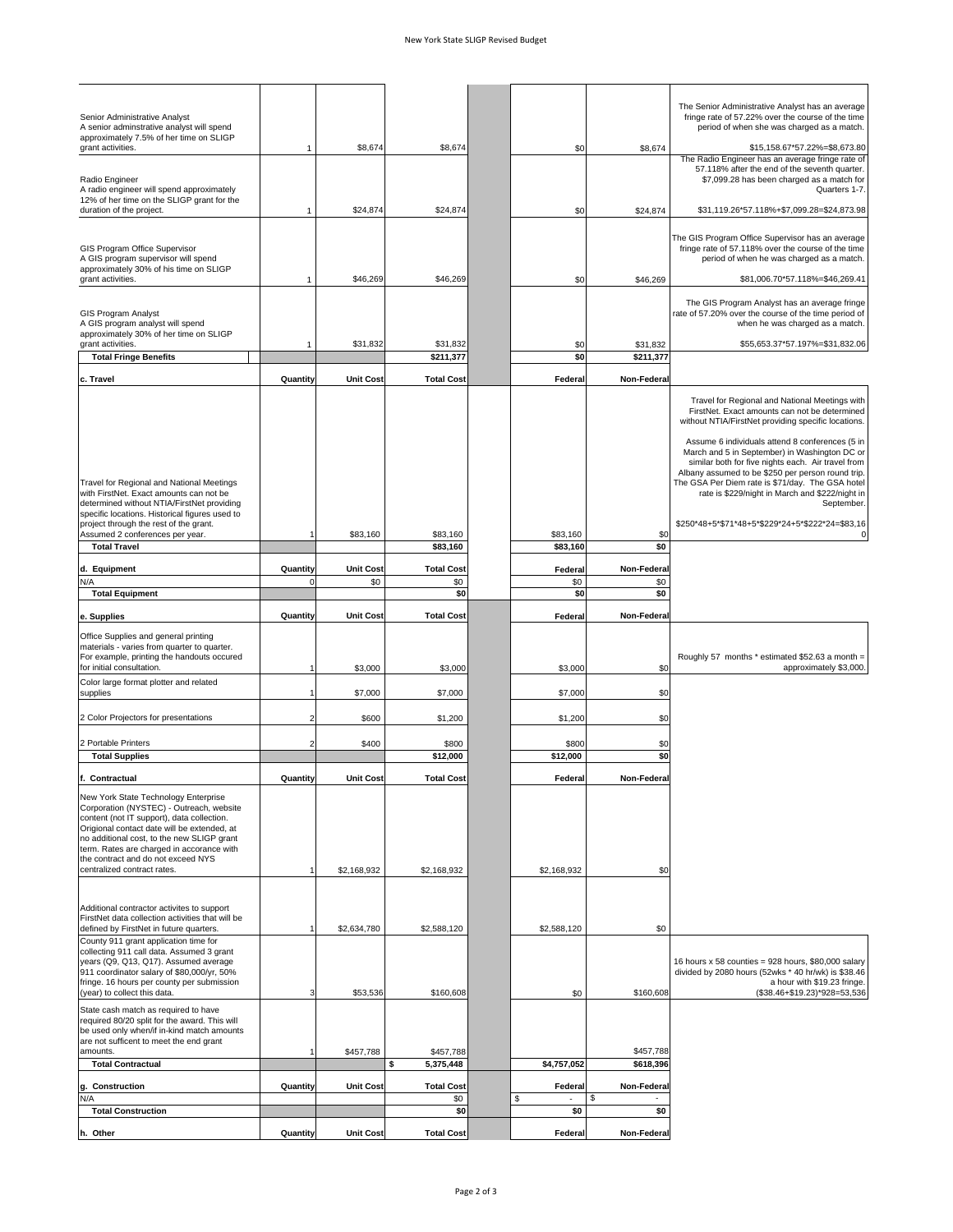| Printing<br>5 printings of tri-fold brochures, color.                                                                                                           | 55,770   | \$0.13           | \$7,250           | \$7,250      | \$0         |                                                               |
|-----------------------------------------------------------------------------------------------------------------------------------------------------------------|----------|------------------|-------------------|--------------|-------------|---------------------------------------------------------------|
| Education and Outreach Materials, Pens                                                                                                                          |          |                  |                   |              |             |                                                               |
| Examples such as pens with State's public<br>safety broadband website and FirstNet<br>website on them - for handout at meetings.<br>25,000 pens at \$0.31 each. | 25,000   | \$0.31           | \$7,750           | \$7,750      | \$C         |                                                               |
| <b>Total Other</b>                                                                                                                                              |          |                  | \$15,000          | $$15,000$ \$ |             |                                                               |
|                                                                                                                                                                 |          |                  |                   |              |             |                                                               |
| <b>Total Direct Charges</b>                                                                                                                                     |          |                  | \$6,060,906       | \$4,867,212  | \$1,193,694 |                                                               |
| . Indirect Costs                                                                                                                                                | Quantity | <b>Unit Cost</b> | <b>Total Cost</b> | Federal      | Non-Federal |                                                               |
| Indirect costs per the State's indirect cost<br>percentage of 6.35%                                                                                             |          | \$23,109         | \$23,109          | \$0          |             | \$23.109 sum of State salaries above x indirect rate of 6.35% |
| <b>Total Indirect</b>                                                                                                                                           |          |                  | \$23,109          | \$0          | \$23,109    |                                                               |
| <b>TOTALS</b>                                                                                                                                                   |          |                  | \$6,084,015       | \$4,867,212  | \$1,216,803 |                                                               |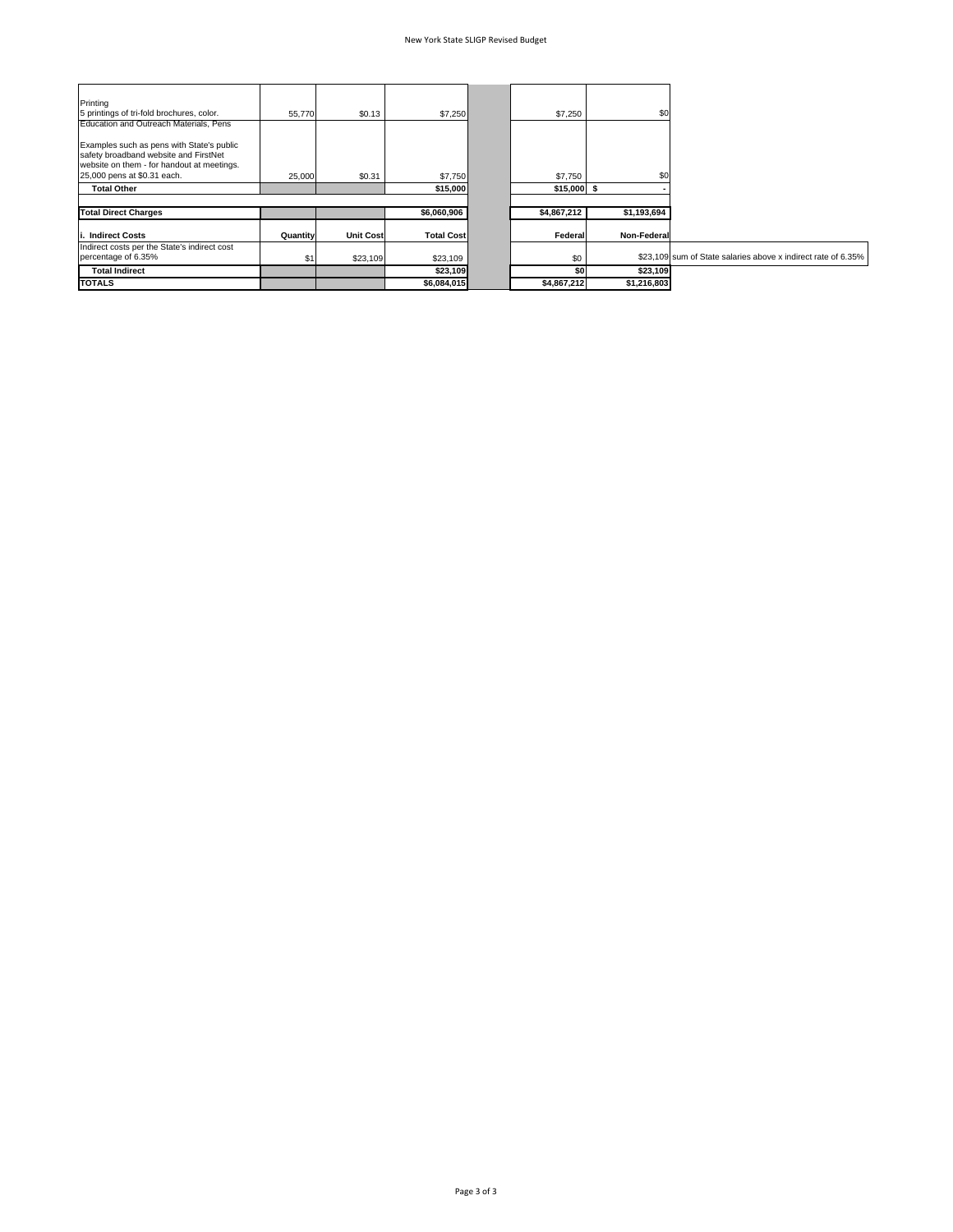# **New York State SLIGP Budget Narrative – Revised December 2015**

**Personnel** 

| <b>Federal:</b>     | SO        |
|---------------------|-----------|
| <b>Non-Federal:</b> | \$363,921 |
| Total:              | \$363,921 |

See the Detailed Budget Spreadsheet for calculations. It must be noted that Q1-Q7 were based on actual values. These values were then projected forward. State Union contracts are not yet finalized for future years and may affect the actual value of the matching salaries.

- SWIC (Non-Federal, in-kind): The SWIC will provide oversight for the SLIGP grant and governance, ensuring that all activities are completed on time and within budget. The SWIC will be the delegated point of contact for consultation with FirstNet, and will work to expand the State's governance structure. The budgeted match costs (12% time) are only for the duties associated with public safety broadband and the SLIGP grant, not the additional land mobile radio and general interoperable communication duties of the SWIC. The SWIC is not federally funded.
- Radio Engineers (Non-Federal, in-kind): Two Radio Engineers will continue to support FirstNet and public safety broadband activities, one at 21% time and one at 12% time. These engineers have been involved in the State's public safety broadband activities since the State applied for a D-Block waiver in 2009. They continue to support the day to day State involvement in public safety broadband. These activities include:
	- o Preparing the SLIGP application and reports
	- o Conducting outreach on FirstNet/Public Safety Broadband to the State's governance committees and other stakeholder groups
	- o Working on FirstNet data collection activities

It is expected that these individuals will continue to support the FirstNet program in the State from an employee level, including coordinating activities of both State and contract staff as the project moves forward. The "Radio Engineer" title is their civil service title and does not indicate a limitation in the types of activities they perform.

An additional radio engineer from the office's outreach staff will support outreach efforts at 5% of his time and an administrative assistant will do the same at 8% of his time.

They are not federally funded.

- Agency Budget Analyst (Non-Federal, in-kind): The Agency Budget Analyst is responsible for the day to day budget activities of the Office of Interoperable and Emergency Communications.
- Analyst (Non-Federal, in-kind): The Analyst is responsible for policy analysis and staff assistance. The Analyst is not federally funded.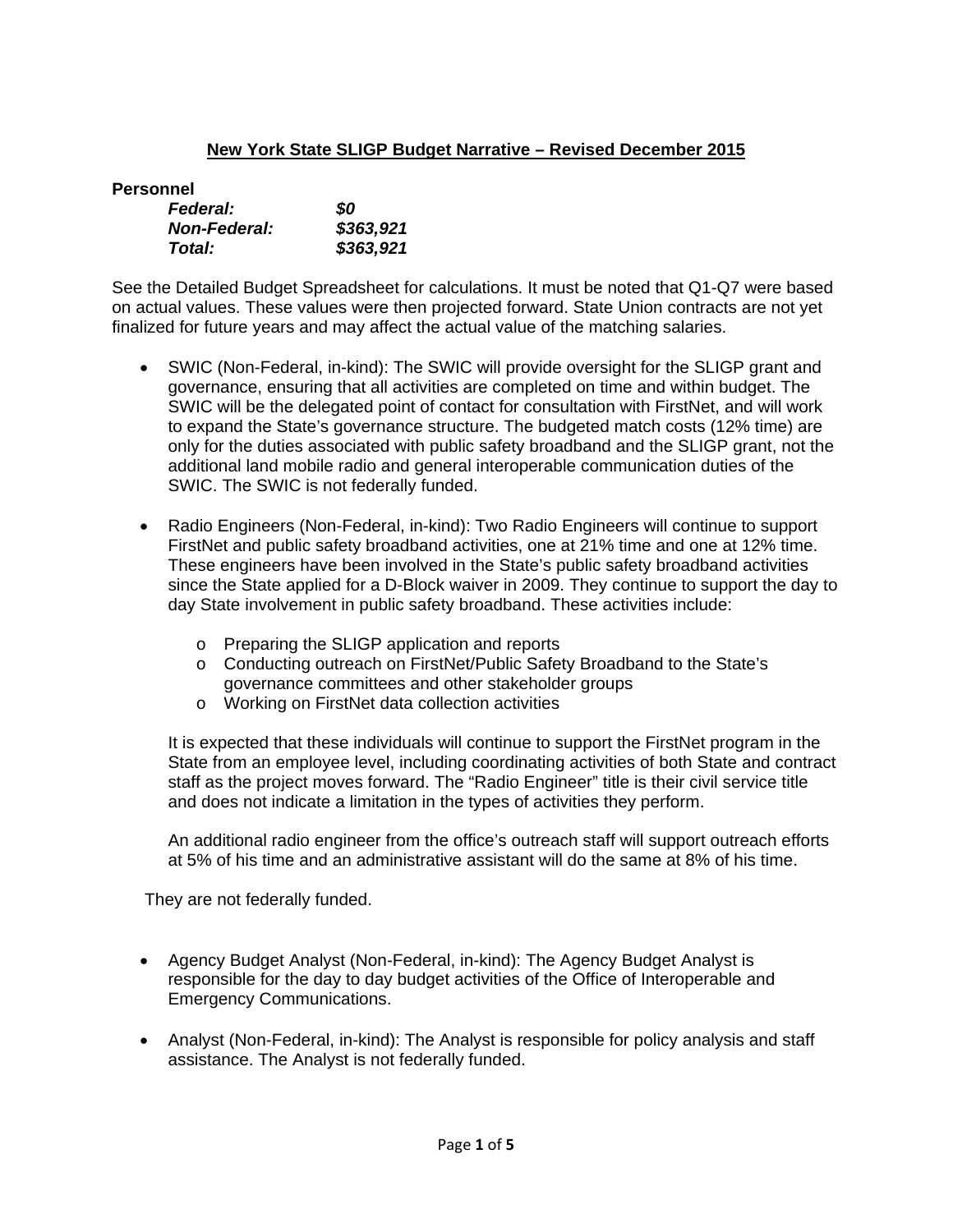- GIS Staff (Non-Federal, in-kind): 2 employees from the State's GIS office will provide support for data collection and analysis. They are not federally funded and will serve as part of the State's match.
- The Administrative Officer 5 worked 42 hours on this grant during quarters 1 and 2. The Administrative Officer 5 provided assistance and support related to grant funding. Provided guidance regarding financial implementation of the grant in the new Statewide Financial System. As the Director for Financial Administration, the AO5 attended meetings related to funding requirements and provided guidance as needed. Served as point of contact and liaison between OIEC and Division of the Budget on grant related matters.
- Senior Administrative Analyst A senior administrative analyst will spend approximately 7.5% of her time on SLIGP grant activities. This position supports office activities including the interoperable communications board and its working groups.

# **Fringe**

| <b>Federal:</b>     | 80        |
|---------------------|-----------|
| <b>Non-Federal:</b> | \$211,377 |
| Total:              | \$211,377 |

See the Detailed Budget Spreadsheet for calculations

 Fringe (Non-Federal, in-kind): All fringe values have been calculated against the prorated salary of the State personnel listed under "Personnel". The fringe rate varies by year, but for the remaining grant period, in 2016-17 the fringe rate will be 58.30% and in 2017-18, it will be 59.92%. (State Fiscal years run April 1 to March 31).

# **Travel**

| <b>Federal:</b>     | \$83,160 |
|---------------------|----------|
| <b>Non-Federal:</b> | SO.      |
| Total:              | \$83,160 |

See the Detailed Budget Spreadsheet for calculations. All travel will be in accordance with State approved travel guidelines and State contractor approved travel rates. For employees, this is including but not limited to: GSA hotel, per diem and mileage rates. Travel generally revolves around NTIA/FirstNet meetings. There could be occasional costs for in-state travel related to outreach, however this would be minimal compared to out of state travel for NTIA/FirstNet conferences.

 Travel for Regional and National Meetings with FirstNet. Exact amounts can not be determined without NTIA/FirstNet providing specific locations. Assume 6 individuals attend 8 conferences (4 in March and 4 in September) in Washington DC or similar both for five nights each. Air travel from Albany assumed to be \$250 per person round trip.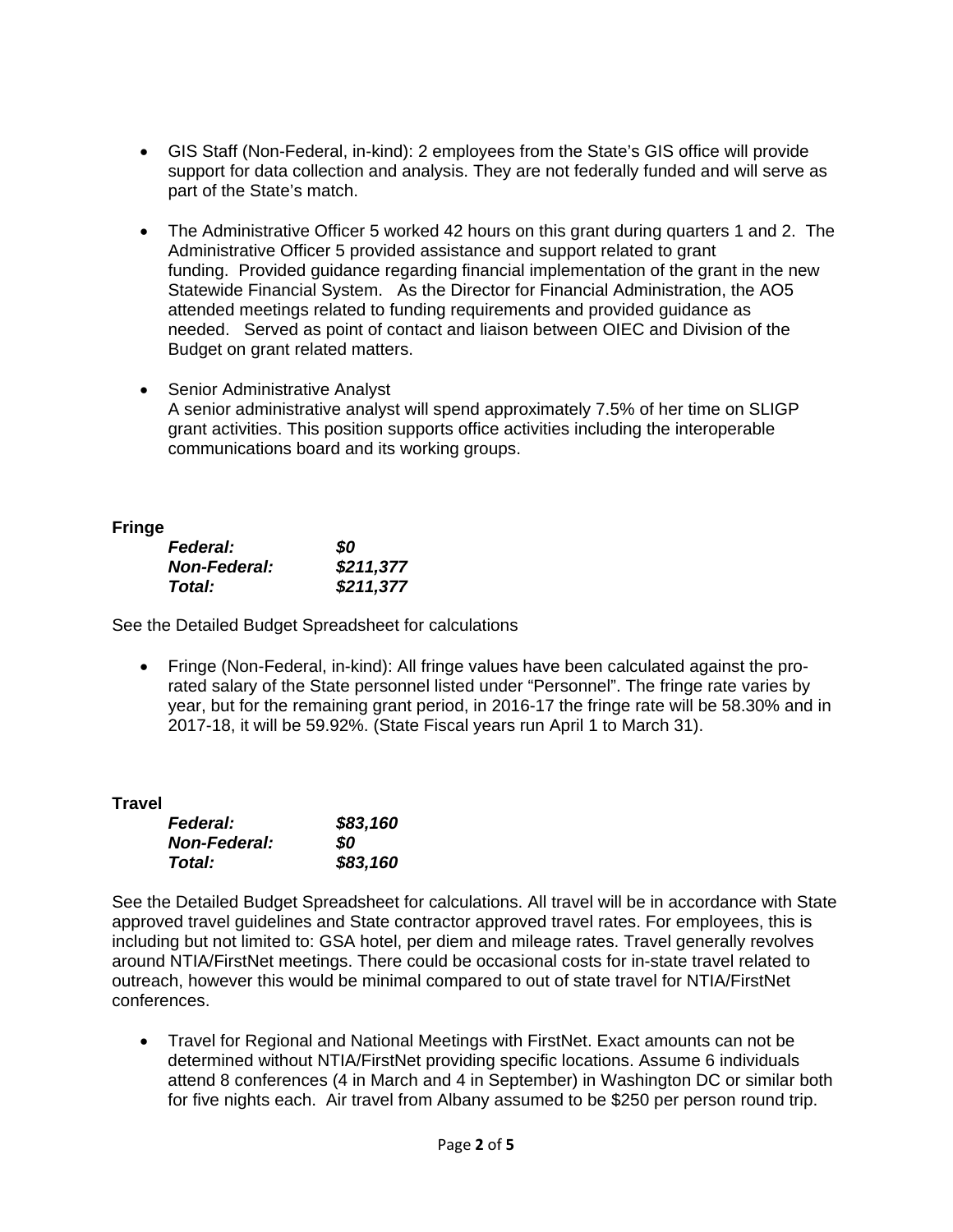The GSA Per Diem rate is \$71/day. The GSA hotel rate is \$229/night in March and \$222/night in September. \$250\*48+5\*\$71\*48+5\*\$229\*24+5\*\$222\*24=\$83,160

## **Equipment**

| <b>Federal:</b>     | 80 |
|---------------------|----|
| <b>Non-Federal:</b> | 80 |
| Total:              | 80 |

We do not plan to have any equipment costs for this grant program.

### **Supplies**

| - - - - | <b>Federal:</b>     | \$12,000 |
|---------|---------------------|----------|
|         | <b>Non-Federal:</b> | SO.      |
|         | Total:              | \$12,000 |

See the Detailed Budget Spreadsheet for calculations

- Office Supplies (Federal): This includes paper, plotter paper, folders, meeting supplies, printouts and other general office supplies which will be used in support of the execution of the SLIGP grant and the outreach efforts. Not all months or quarters will have a supplies purchase as this does not support any day to day operation; rather it supports specific outreach functions.
- Color large format plotter (Federal): For the purchase of a color large format plotter to be used for printing signs, diagrams and maps used in the outreach and governance presentations.
- Color Projectors (Federal): Two color PC projectors for use at outreach presentations.
- Color Portable Printers (Federal): We plan to purchase two portable color printers for Outreach and meeting support.

| <b>Contractual</b>  |             |
|---------------------|-------------|
| <b>Federal:</b>     | \$4,757,052 |
| <b>Non-Federal:</b> | \$618,396   |
| Total:              | \$5,375,448 |

Contractor services from the New York State Technology Enterprise Corporation (NYSTEC) are used for outreach and data collection activities. Their services were obtained from the centralized New York State purchasing contracts, using pre-approved rate structures and contract mechanisms. Hourly contract rates are inclusive of fringe and overhead costs. Statement of Work totals are not to exceed prices and contract flexibility permits the moving of time from one role to the other if FirstNet priorities or activities dictate more emphasis in one area over the other. The State has an executed contract with NYSTEC for \$2,168,932. However, that is a ceiling amount and based on spending to date and future predictions, actual spending on existing Statement of Work activities may be less. This contract period is currently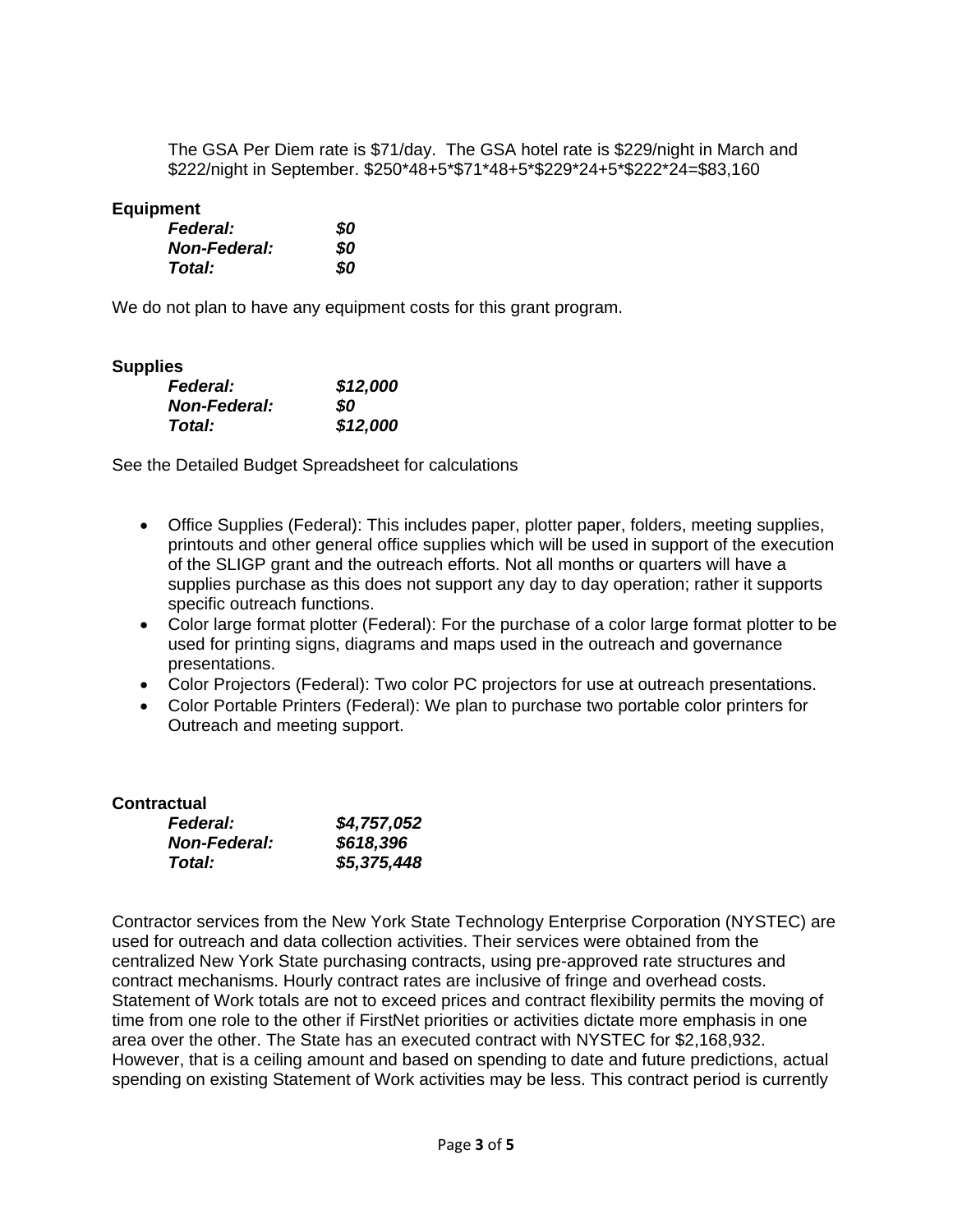through 7/31/2016. However given the recent extension of the SLIGP grant period, we expect to execute a no-cost contract extension to the remainder of the SLIGP grant term.

- Project Management (Federal): Contractor support for project management, coordination and scheduling.
- Outreach Development (Federal): Contractor support will develop outreach and educational materials, newsletters, presentations and other content.
- Outreach Delivery (Federal): Attend regional and local meetings and present preproduced materials and answer questions
- Support Staff (Federal): Support staff to provide for mailing, scheduling, report generation, etc.
- Data collection (Federal): Support data collection efforts to meet FirstNet's request for data from the State.
- County PSAP grant time (Non-Federal): The State has a yearly PSAP grant program (funded through State dollars) for the counties in New York (57 + New York City as one applicant  $= 58$ ). This accounts for an in-kind match of the time necessary for each county to compile 911 call data in their grant application. This 911 call data will be provided to FirstNet. The detailed spreadsheet shows how this match was estimated.

Additional services will be added for future data collection efforts (enhanced data collection) that FirstNet may require. At this point, exact values cannot be determined. However, it is expected that any additional work will require contractor support. All additional contractor support acquired will be in compliance with all required purchasing/procurement regulations.

 Cash Match (Non-Federal): As necessary, the State will provide a cash match to meet our 80/20 match obligations. This cash match will only be provided if and when the State fails to meet its match obligations through the in-kind matching described in other places in this document. Examples include paying for a portion of the contractor services for additional future data collection.

# **Construction**

| <b>Federal:</b>     | 80 |
|---------------------|----|
| <b>Non-Federal:</b> | 80 |
| Total:              | 80 |

We do not plan to have any construction costs for this grant program.

**Other** 

| <b>Federal:</b>     | \$15,000 |
|---------------------|----------|
| <b>Non-Federal:</b> | S        |
| Total:              | \$15,000 |

See the Detailed Budget Spreadsheet for calculations

 Printing (Federal): As part of the State's education and outreach activities, we plan to produce five tri-fold brochures that provide information on the PSBN and how it can be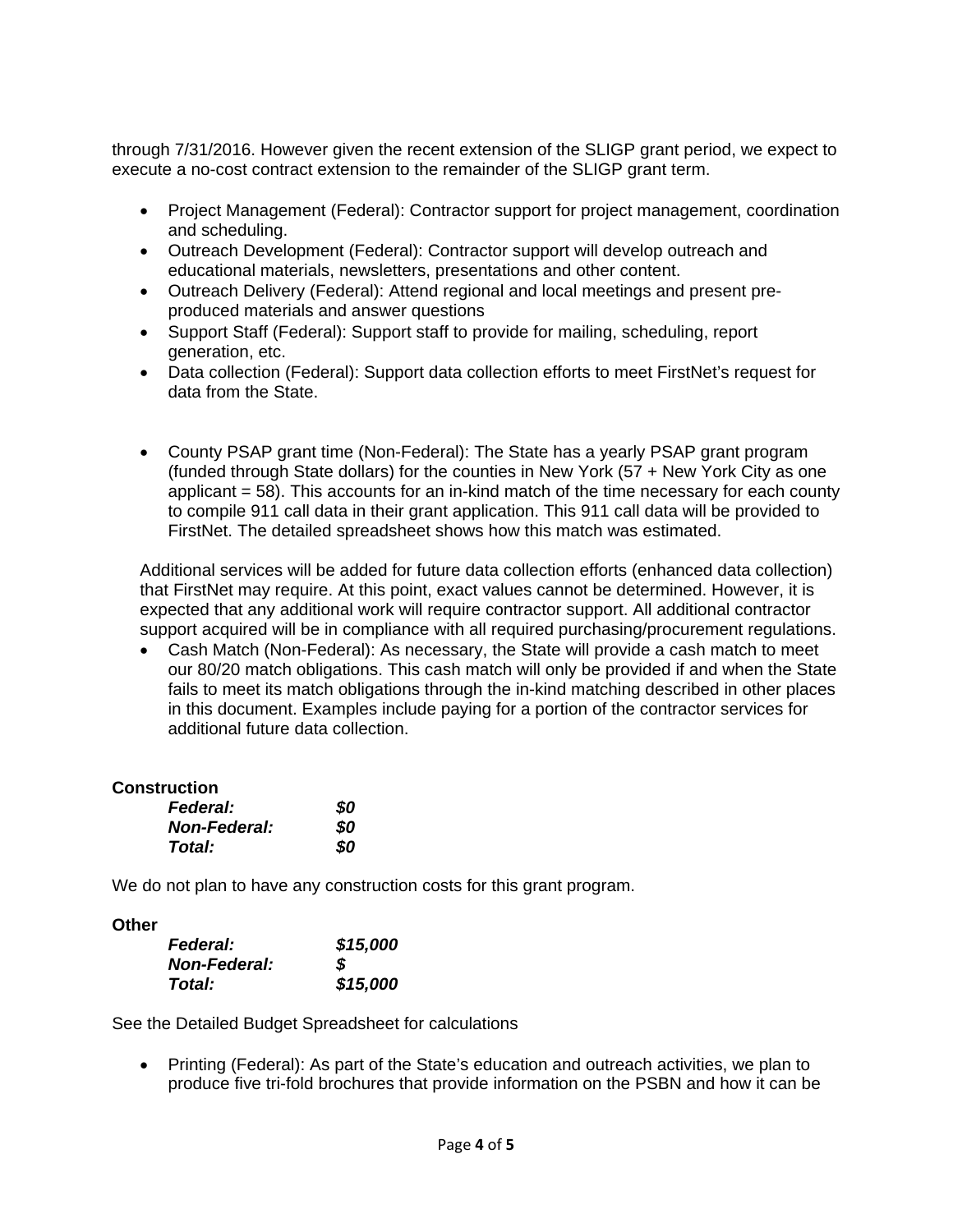used by various public safety entities. We plan to have copies printed and distribute them at meetings.

 Outreach Materials and Handouts (Federal): As part of the outreach activities, the State will have outreach materials, such as disposable pens produced that contain the FirstNet and State public safety broadband websites, for use as a handout material at meetings.

## **Indirect**

| <b>Federal:</b>     | 80       |
|---------------------|----------|
| <b>Non-Federal:</b> | \$23,109 |
| Total:              | 80       |

According to the State Division of the Budget, the Federal indirect rate for 2015-16 is 6.35%. See attached information from the Division of the Budget and the detailed budget sheet for the calculation.

## **TOTALS**

| <b>Federal:</b>     | \$4,867,212 |
|---------------------|-------------|
| <b>Non-Federal:</b> | \$1,216,803 |
| Total:              | \$6,084,015 |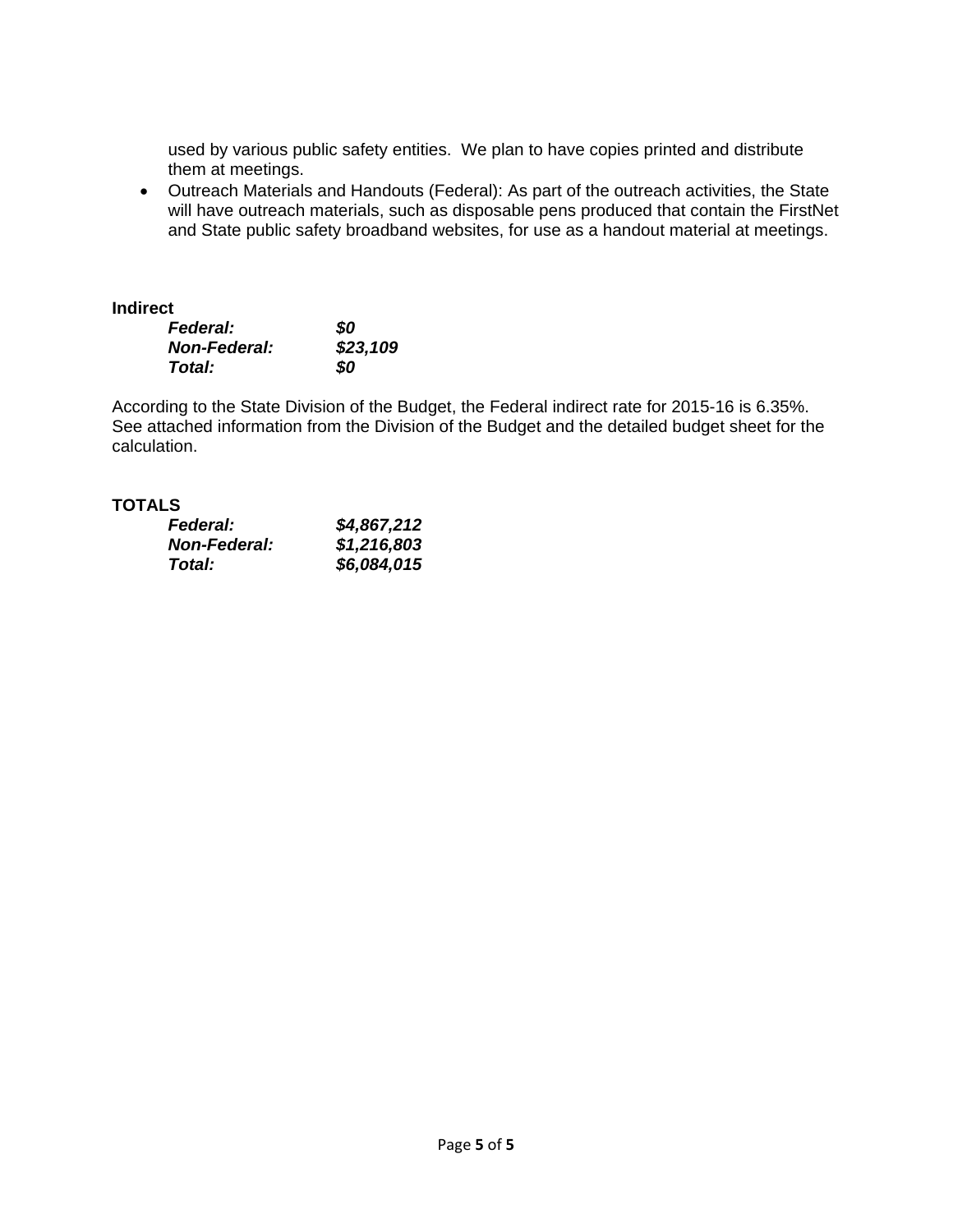# **BUDGET INFORMATION - Non-Construction Programs** OMB Number: 4040-0006 Expiration Date: 06/30/2014

**\$ Grant Program Function or Activity (a) Catalog of Federal Domestic Assistance Number (b) Estimated Unobligated Funds New or Revised Budget Federal(c) Non-Federal(d) Federal(e) Non-Federal(f) Total(g) 5. Totals4. 3. 2. 1.State and Local \$\$\$\$**  $\frac{1}{8}$  **1.216,803.00 \$ 1.216,803.00 \$ \$ Implementation Grant Program 11.549 4,867,212.00 1,216,803.00 6,084,015.00 0.00 0.00 4,867,212.00 1,216,803.00 6,084,015.00**

### **SECTION A - BUDGET SUMMARY**

Standard Form 424A (Rev. 7- 97) Prescribed by OMB (Circular A -102) Page 1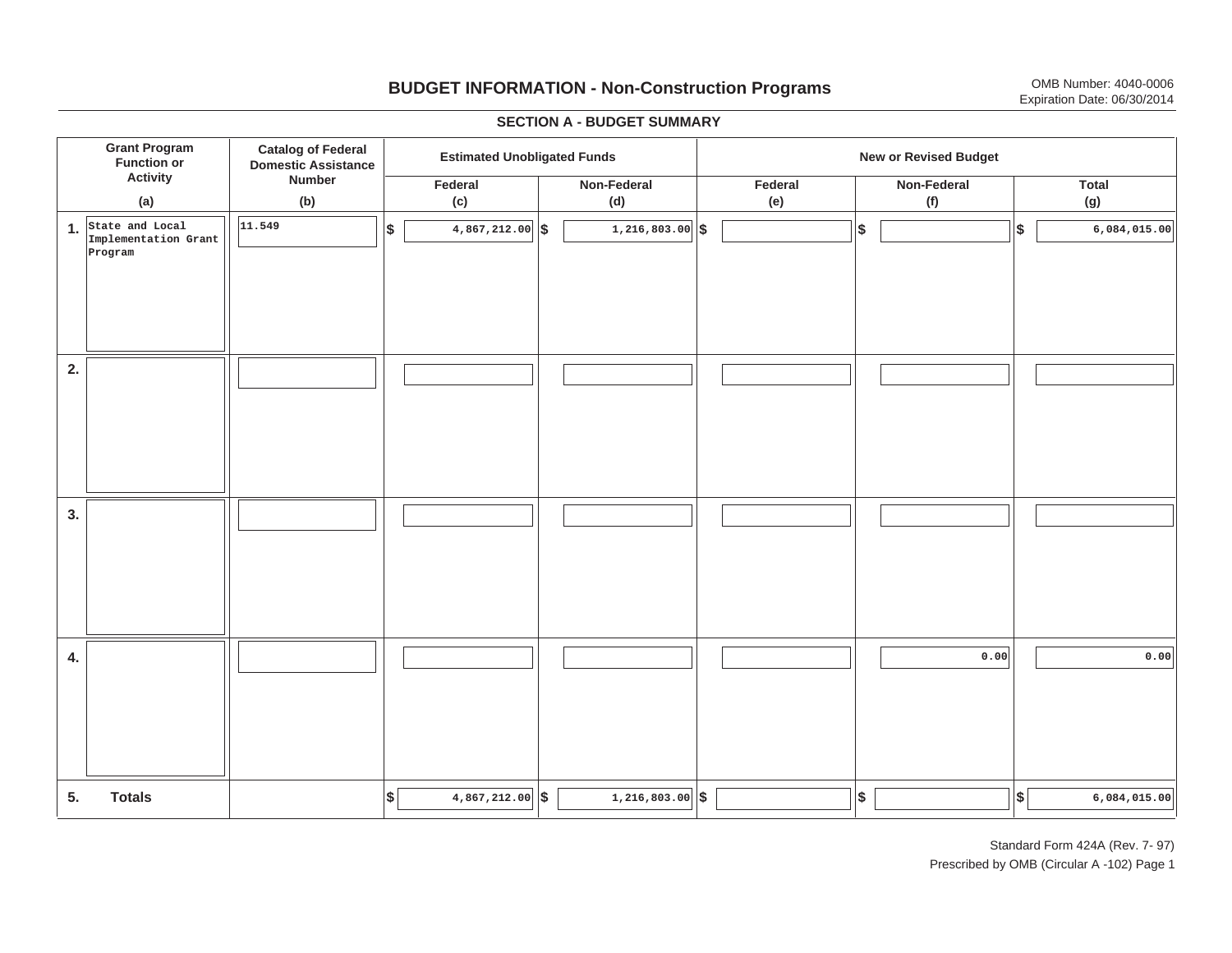| <b>6. Object Class Categories</b>      |                                 |                                   | <b>GRANT PROGRAM, FUNCTION OR ACTIVITY</b> |     | Total                                      |
|----------------------------------------|---------------------------------|-----------------------------------|--------------------------------------------|-----|--------------------------------------------|
|                                        | (1)                             | (2)                               | (3)                                        | (4) | (5)                                        |
|                                        | State and Local                 |                                   |                                            |     |                                            |
|                                        | Implementation Grant<br>Program |                                   |                                            |     |                                            |
|                                        |                                 |                                   |                                            |     |                                            |
|                                        |                                 |                                   |                                            |     |                                            |
|                                        |                                 |                                   |                                            |     |                                            |
|                                        |                                 |                                   |                                            |     |                                            |
|                                        |                                 |                                   |                                            |     |                                            |
|                                        |                                 |                                   |                                            |     |                                            |
|                                        |                                 |                                   |                                            |     |                                            |
|                                        |                                 |                                   |                                            |     |                                            |
| a. Personnel                           | \$                              | \$                                | $363,921.00$ \$<br>\$                      |     | 363,921.00<br>$\left  \frac{1}{2} \right $ |
|                                        |                                 |                                   |                                            |     |                                            |
| b. Fringe Benefits                     |                                 |                                   | 211,377.00                                 |     | 211,377.00                                 |
| c. Travel                              | 83,160.00                       |                                   | 0.00                                       |     | 83,160.00                                  |
|                                        |                                 |                                   |                                            |     |                                            |
| d. Equipment                           | 0.00                            |                                   | 0.00                                       |     |                                            |
|                                        |                                 |                                   |                                            |     |                                            |
| e. Supplies                            | 12,000.00                       |                                   | 0.00                                       |     | 12,000.00                                  |
|                                        | 4,757,052.00                    |                                   | 618,396.00                                 |     | 5,375,448.00                               |
| f. Contractual                         |                                 |                                   |                                            |     |                                            |
| g. Construction                        | 0.00                            |                                   | 0.00                                       |     |                                            |
|                                        |                                 |                                   |                                            |     |                                            |
| h. Other                               | 15,000.00                       |                                   | 0.00                                       |     | 15,000.00                                  |
|                                        |                                 |                                   |                                            |     |                                            |
| i. Total Direct Charges (sum of 6a-6h) | 4,867,212.00                    |                                   | 1,193,694.00                               |     | $\frac{1}{2}$<br>6,060,906.00              |
|                                        | 0.00                            | 0.00                              | 23,109.00                                  |     | 23,109.00<br>$\boldsymbol{\mathsf{s}}$     |
| j. Indirect Charges                    |                                 |                                   |                                            |     |                                            |
|                                        | \$<br>$4,867,212.00$ \$         | 0.00                              | $1,216,803.00$ \$<br> \$                   |     | $\left  \right\rangle$<br>6,084,015.00     |
| k. TOTALS (sum of 6i and 6j)           |                                 |                                   |                                            |     |                                            |
|                                        |                                 |                                   |                                            |     |                                            |
|                                        | \$                              | \$                                | \$                                         | \$  | $\vert$ \$                                 |
| 7. Program Income                      |                                 |                                   |                                            |     |                                            |
|                                        |                                 | Authorized for Local Deproduction |                                            |     | Standard Form 424A (Rev. 7-97)             |

### **SECTION B - BUDGET CATEGORIES**

**Authorized for Local Reproduction**

Standard Form 424A (Rev. 7- 97)

Prescribed by OMB (Circular A -102) Page 1A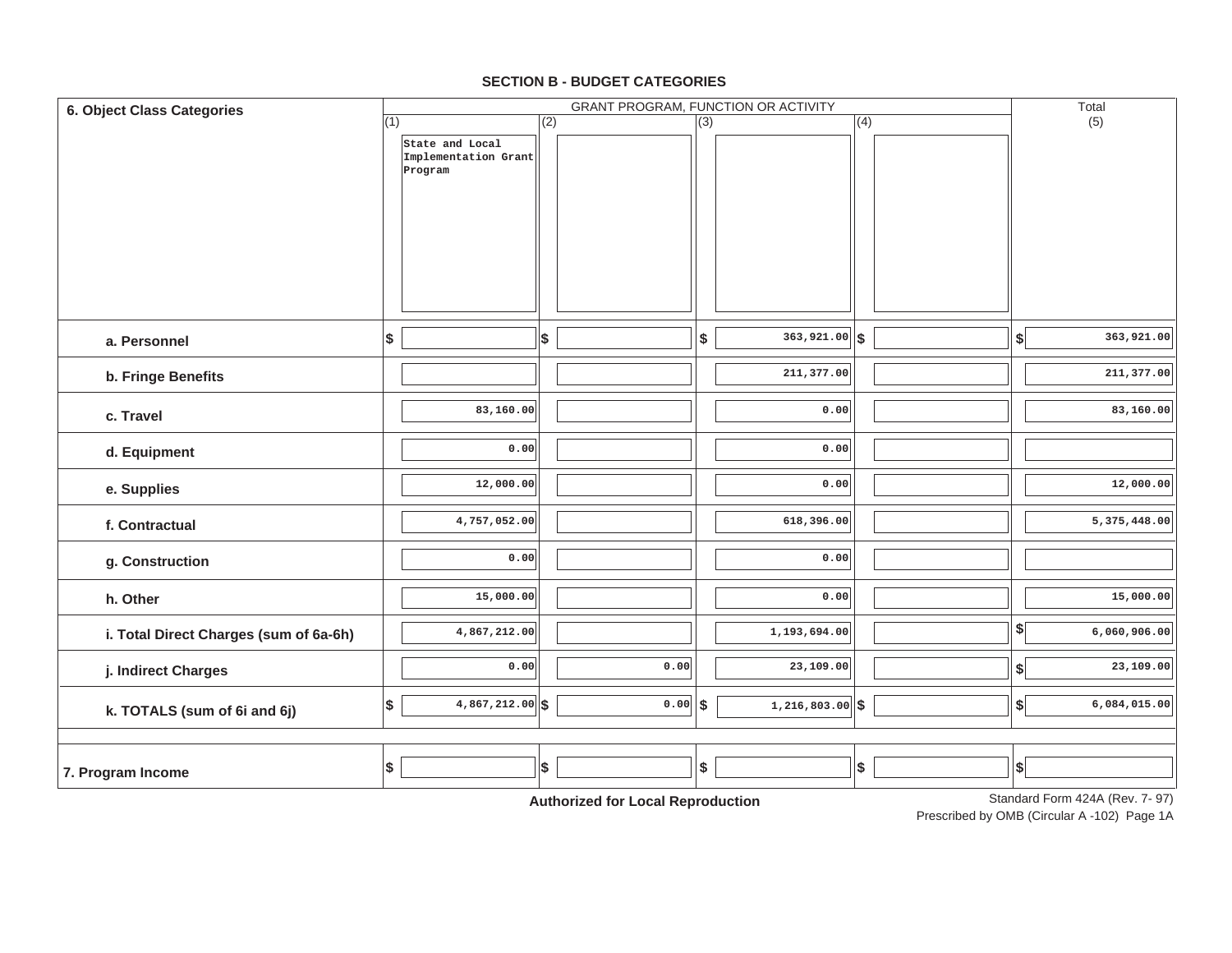|     |                                              |                                                                                 | <b>SECTION C - NON-FEDERAL RESOURCES</b>    |                           |                                |                        |                   |            |              |  |  |  |  |  |  |  |
|-----|----------------------------------------------|---------------------------------------------------------------------------------|---------------------------------------------|---------------------------|--------------------------------|------------------------|-------------------|------------|--------------|--|--|--|--|--|--|--|
|     | (a) Grant Program                            |                                                                                 | (b) Applicant                               |                           | (c) State                      |                        | (d) Other Sources |            | (e)TOTALS    |  |  |  |  |  |  |  |
| 8.  | State and Local Implementation Grant Program |                                                                                 | \$<br>1,216,803.00                          | $\boldsymbol{\mathsf{s}}$ |                                | $\sqrt{2}$             |                   | \$         | 1,216,803.00 |  |  |  |  |  |  |  |
| 9.  |                                              |                                                                                 |                                             |                           |                                |                        |                   |            |              |  |  |  |  |  |  |  |
| 10. |                                              |                                                                                 |                                             |                           |                                |                        |                   |            |              |  |  |  |  |  |  |  |
| 11. |                                              |                                                                                 |                                             |                           |                                |                        |                   |            |              |  |  |  |  |  |  |  |
|     | 12. TOTAL (sum of lines 8-11)                |                                                                                 | \$<br>1,216,803.00                          | l\$                       |                                | \$                     |                   | \$         | 1,216,803.00 |  |  |  |  |  |  |  |
|     |                                              |                                                                                 | <b>SECTION D - FORECASTED CASH NEEDS</b>    |                           |                                |                        |                   |            |              |  |  |  |  |  |  |  |
|     |                                              | <b>Total for 1st Year</b>                                                       | <b>1st Quarter</b>                          |                           | 2nd Quarter                    |                        | 3rd Quarter       |            | 4th Quarter  |  |  |  |  |  |  |  |
|     | 13. Federal                                  |                                                                                 | \$                                          | \$                        |                                | \$l                    |                   | \$         |              |  |  |  |  |  |  |  |
|     | 14. Non-Federal                              | \$                                                                              |                                             |                           |                                |                        |                   |            |              |  |  |  |  |  |  |  |
|     | 15. TOTAL (sum of lines 13 and 14)           | \$                                                                              | \$                                          | $\boldsymbol{\mathsf{S}}$ |                                | \$                     |                   | \$         |              |  |  |  |  |  |  |  |
|     |                                              | SECTION E - BUDGET ESTIMATES OF FEDERAL FUNDS NEEDED FOR BALANCE OF THE PROJECT |                                             |                           |                                |                        |                   |            |              |  |  |  |  |  |  |  |
|     | (a) Grant Program                            |                                                                                 |                                             |                           | <b>FUTURE FUNDING PERIODS</b>  |                        | (YEARS)           |            |              |  |  |  |  |  |  |  |
|     |                                              |                                                                                 | (b)First                                    |                           | (c) Second                     |                        | (d) Third         |            | (e) Fourth   |  |  |  |  |  |  |  |
| 16. |                                              |                                                                                 | \$                                          | $\boldsymbol{\hat{s}}$    |                                | $\left  \cdot \right $ |                   | $ \$$      |              |  |  |  |  |  |  |  |
| 17. |                                              |                                                                                 |                                             |                           |                                |                        |                   |            |              |  |  |  |  |  |  |  |
| 18. |                                              |                                                                                 |                                             |                           |                                |                        |                   |            |              |  |  |  |  |  |  |  |
| 19. |                                              |                                                                                 |                                             |                           |                                |                        |                   |            |              |  |  |  |  |  |  |  |
|     | 20. TOTAL (sum of lines 16 - 19)             |                                                                                 | \$                                          | $\hat{\mathbf{s}}$        |                                | $\left  \right $       |                   | $\vert$ \$ |              |  |  |  |  |  |  |  |
|     |                                              |                                                                                 | <b>SECTION F - OTHER BUDGET INFORMATION</b> |                           |                                |                        |                   |            |              |  |  |  |  |  |  |  |
|     | 21. Direct Charges:<br>56,060,906            |                                                                                 |                                             |                           | 22. Indirect Charges: \$23,109 |                        |                   |            |              |  |  |  |  |  |  |  |
|     |                                              |                                                                                 |                                             |                           |                                |                        |                   |            |              |  |  |  |  |  |  |  |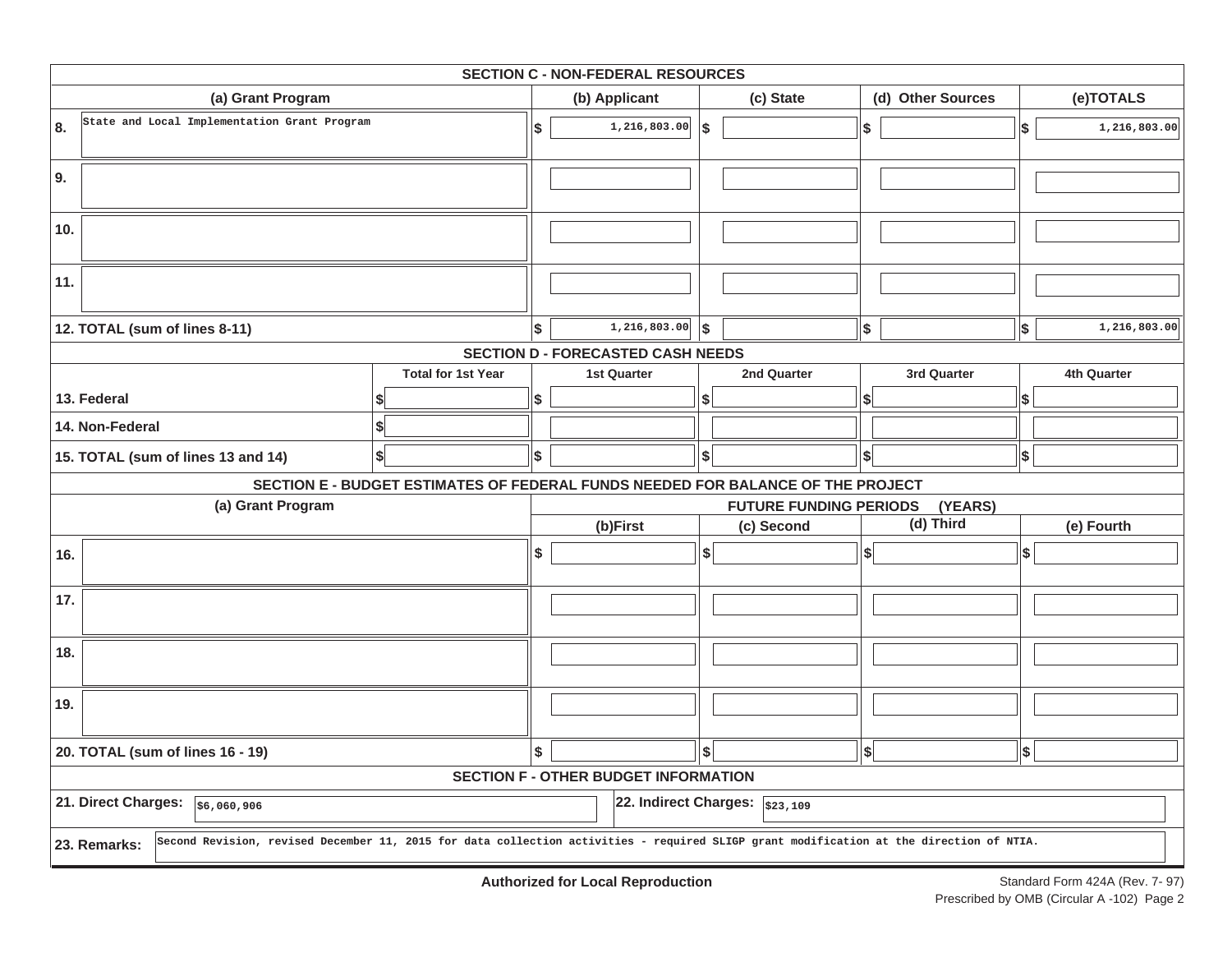**Recipient Name: Neew York State Division of Homeland Security and Emergency Services**

### **MILESTONE CATEGORIES**

All projects must be completed within three years following the date of the issuance of the award.

Please use the table provided to indicate your anticipated number of activities you plan to complete each quarter for every year of your project. Year One begins July 1, 2013. Please include any data attributable to early (i.e., January - June 2013) in your baseline data for "Q1, Year 1."

Please also provide a brief description (100 words or less) of the primary activities involved in meeting each milestone (a single description should be provided for each milestone, covering all quarters in years one throu Please write "N/A" if your project does not include an activity. If necessary, please insert additional milestones at the bottom of the chart.

|                                                                           |                                                                                        |                | <b>Quarter Ending</b>   |           |           |            |           |                 |           |                 |                 |                 |                 |            |                 |  |
|---------------------------------------------------------------------------|----------------------------------------------------------------------------------------|----------------|-------------------------|-----------|-----------|------------|-----------|-----------------|-----------|-----------------|-----------------|-----------------|-----------------|------------|-----------------|--|
|                                                                           |                                                                                        |                |                         |           |           |            |           |                 |           |                 |                 |                 |                 |            |                 |  |
| <b>MILESTONE ACTIVITY CATEGORIES</b>                                      | <b>Description of Activity</b>                                                         | <b>TOTAL</b>   | $Q1-7$                  | Q8        | Q9        | Q10        | Q11       | Q <sub>12</sub> | Q13       | Q <sub>14</sub> | Q <sub>15</sub> | Q <sub>16</sub> | Q <sub>17</sub> | Q18        | Q <sub>19</sub> |  |
|                                                                           |                                                                                        |                | 9/30/2013-<br>3/31/2015 | 6/30/2015 | 9/30/2015 | 12/31/2015 | 3/31/2016 | 6/30/2016       | 9/30/2016 | 12/31/2016      | 3/31/2017       | 6/30/2017       | 9/30/2017       | 12/31/2017 | 3/31/2018       |  |
| 1. Stakeholder Meetings (Number of<br>individuals reached via stakeholder |                                                                                        |                |                         |           |           |            |           |                 |           |                 |                 |                 |                 |            |                 |  |
| meetings)                                                                 |                                                                                        | 1043           | 363                     | 60        | 60        | 60         | 60        | 60              | 60        | 60              | 60              | -60             | 60              | 60         | 20              |  |
| 2. Broadband Conferences                                                  | Attend yearly NYS Broadband Summit and<br>SLIGP/FirstNet events                        | 48             | 18                      |           |           |            |           |                 |           |                 |                 |                 |                 |            |                 |  |
| 3. Staff Hires (Full Time Equivalent)                                     | In-kind match of existing staff. No Federally<br>funded hires                          | 3.6            |                         | 0.6       |           |            |           |                 |           |                 |                 |                 |                 |            |                 |  |
| 4. Contract Executions                                                    | Contract with NYSTEC for outreach and<br>data collection support; future data contract | $\overline{2}$ |                         |           |           |            |           |                 |           |                 |                 |                 |                 |            |                 |  |
| 5. Governance Meetings                                                    |                                                                                        | 14             |                         |           |           |            |           |                 |           |                 |                 |                 |                 |            |                 |  |
| 6. Education and Outreach Materials                                       | Hits to the psbb.ny.gov website                                                        | 13470          | 2070                    | 1000      | 1000      | 1000       | 1000      | 1000            | 1000      | 1000            | 1000            | 1000            | 1000            | 1000       | 400             |  |
| 7. Subrecipient Agreements Executed                                       | N/A - None Planned                                                                     | $\overline{0}$ |                         |           |           |            |           |                 |           |                 |                 |                 |                 |            |                 |  |
| 8. Phase 2 - Coverage                                                     |                                                                                        | N/A            |                         | Stage 2   | Stage 4   | Stage 5+   | Stage 5+  | Stage 5+        | Stage 5+  | Stage 5+        | Stage 5+        | Stage 5+        | Stage 5+        | Stage 5+   | Stage 5+        |  |
| 9. Phase 2 - Users and their Operational<br>Areas                         |                                                                                        | N/A            |                         | Stage 2   | Stage 4   | Stage 5+   | Stage 5+  | Stage 5+        | Stage 5+  | Stage 5+        | Stage 5+        | Stage 5+        | Stage 5+        | Stage 5+   | Stage 5+        |  |
|                                                                           |                                                                                        |                |                         |           |           |            |           |                 |           |                 |                 |                 |                 |            |                 |  |
| 10. Phase 2- Capacity Planning                                            |                                                                                        | N/A            |                         | Stage 2   | Stage 4   | Stage 5+   | Stage 5+  | Stage 5+        | Stage 5+  | Stage 5+        | Stage 5+        | Stage 5+        | Stage 5+        | Stage 5+   | Stage 5+        |  |
| 11. Phase 2 - Current<br>Providers/Procurement                            |                                                                                        | N/A            |                         | Stage 2   | Stage 4   | Stage 5+   | Stage 5+  | Stage 5+        | Stage 5+  | Stage 5+        | Stage 5+        | Stage 5+        | Stage 5+        | Stage 5+   | Stage 5+        |  |
| 12. Phase 2 - State Plan Decision                                         |                                                                                        | N/A            |                         | Stage 0   | Stage 3   | Stage 4    | N/A       | N/A             | N/A       | N/A             | N/A             | N/A             | N/A             | N/A        | N/A             |  |

According to the Paperwork Reduction Act, as amended, no persons are required to respond to a collection of information unless it displays a valid OMB Control Number. The valid OMB control number for this information colle information is estimated to average 3 hours per response, including time for reviewing instructions, searching existing data sources, gathering and maintaining the data needed, and completing and reviewing the collection o information, including suggestions for reducing this burden, to Michael Dame, Director, State and Local Implementation Grant Program, Office of Public Safety Communications, National Telecommunications and Information Admi 7324, Washington, D.C. 20230.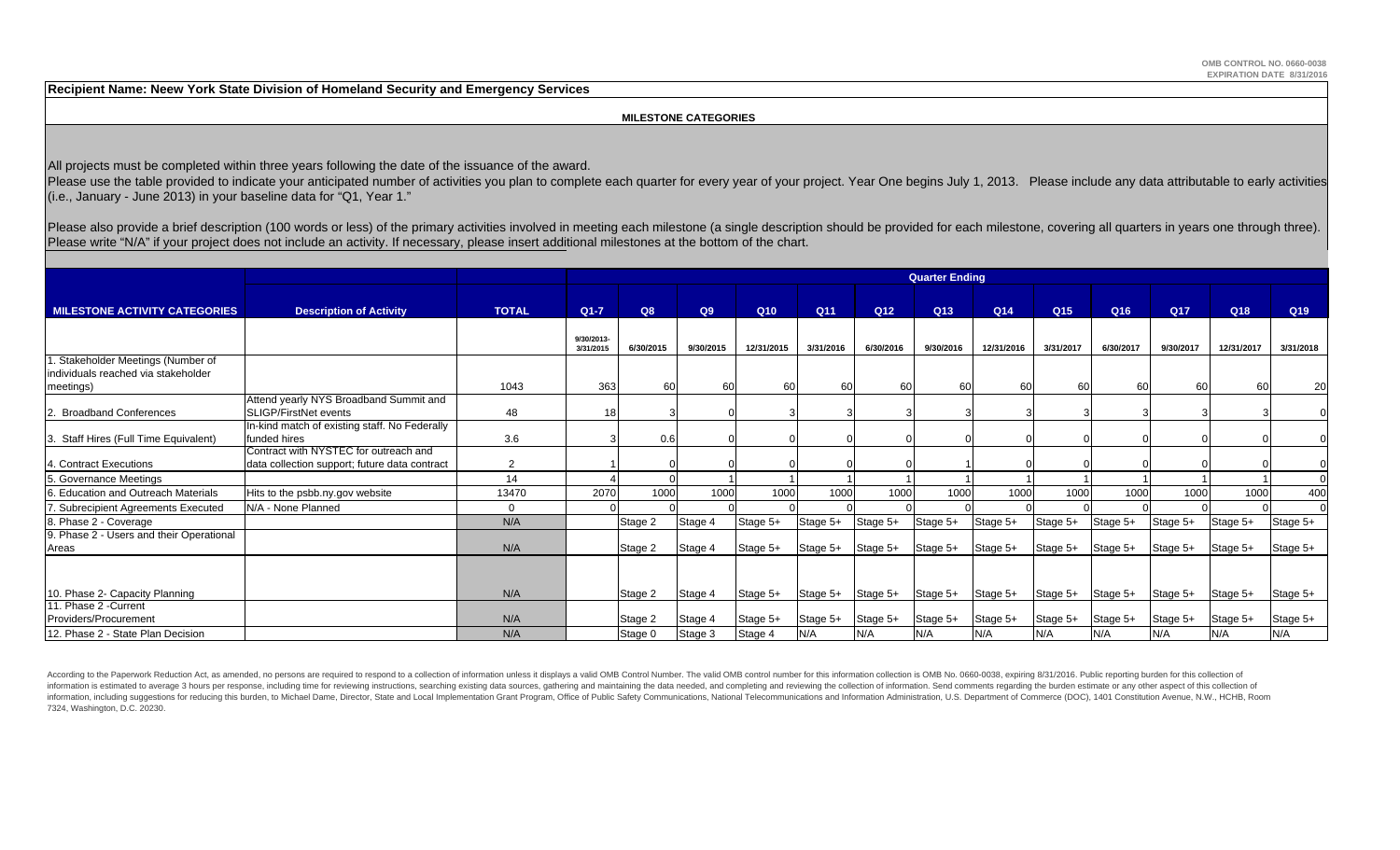**Recipient Name: New York State Division of Homeland Security and Emergency Services**

### **Cost Class Category Federal Expenditures**

The completion of your project budget (federal funds) should be reported in the quarter you are anticipating expending the funds. Year One begins July 1, 2013. Please include any data attr butable to early activities (i.e. data for "Q1, Year 1."

|                                             | <b>TOTAL</b>   |                   |     |           |               |      |            |  |                 |                 |                |  | <b>Quarter Ending</b> |      |                 |  |                 |  |              |    |                                                               |            |                       |           |                 |
|---------------------------------------------|----------------|-------------------|-----|-----------|---------------|------|------------|--|-----------------|-----------------|----------------|--|-----------------------|------|-----------------|--|-----------------|--|--------------|----|---------------------------------------------------------------|------------|-----------------------|-----------|-----------------|
| <b>Quarterly Cost Category Expenditures</b> | <b>FEDERAL</b> | $Q1 - 7$          | Q8  |           | Q9            |      | Q10        |  | Q <sub>11</sub> | Q <sub>12</sub> |                |  | Q13                   |      | Q <sub>14</sub> |  | Q <sub>15</sub> |  | Q16          |    | Q <sub>17</sub>                                               |            | Q18                   |           | Q <sub>19</sub> |
|                                             |                |                   |     |           |               |      |            |  |                 |                 |                |  |                       |      |                 |  |                 |  |              |    |                                                               |            |                       |           |                 |
|                                             |                | 9/30/2013-3/31/15 |     | 6/30/2015 | 9/30/2015     |      | 12/31/2015 |  | 3/31/2016       |                 | 6/30/2016      |  | 9/30/2016             |      | 12/31/2016      |  | 3/31/2017       |  | 6/30/2017    |    | 9/30/2017                                                     | 12/31/2017 |                       | 3/31/2018 |                 |
| a. Personnel                                | \$0.00         |                   |     |           |               |      |            |  |                 |                 |                |  |                       |      |                 |  |                 |  |              |    |                                                               |            |                       |           |                 |
| b. Fringe Benefits                          | \$0.00         |                   |     |           |               |      |            |  |                 |                 |                |  |                       |      |                 |  |                 |  |              |    |                                                               |            |                       |           |                 |
| c. Travel                                   | \$83,160.00    | -\$<br>14,976     |     | 20,658    | 26,340        |      | 32,022     |  | 37.704          |                 | 43,386         |  | 49,068                |      | 54,750          |  | 60,432          |  | 66,114       |    | 71,796 \$                                                     |            | 77,478                | .১        | 83,160          |
| d. Equipment                                | \$0.00         |                   |     |           |               |      |            |  |                 |                 |                |  |                       |      |                 |  |                 |  |              |    |                                                               |            |                       |           |                 |
| e. Supplies                                 | \$12,000.00    |                   |     |           | 5,000         | - 30 | 8.000      |  | 8,000           |                 | 8.000          |  | 9.000                 |      | 9,000           |  | 9.000           |  | 10.000       |    | $10,000$   \$                                                 |            | 12,000                |           | 12,000          |
| . Contractual                               | \$4,757,052.00 | 203,680           |     | 350,237   | 505.108       |      | 659,980    |  | 804,852         |                 | 949,723        |  | .797.067              |      | 2.313.174       |  | 2,819,282       |  | \$3,325,389  | -S | 3,831,497                                                     |            | 4,337,604             |           | \$4,757,052     |
| g. Construction                             | \$0.00         |                   |     |           |               |      |            |  |                 |                 |                |  |                       |      |                 |  |                 |  |              |    |                                                               |            |                       |           |                 |
| h. Other                                    | \$15,000.00    |                   |     |           | 2.500         |      | 5,000      |  | 7,500           |                 | 10,000         |  | 10,000                |      | 10,000          |  | 12,500          |  | 12,500       |    | $12,500$ \$                                                   |            | 15,000                |           | 15,000          |
| . Total Direct Charges (sum of a-h)         | \$4,867,212.00 | 218.656           |     | 370,895   | 538,948       | ⊩. ა | 705,002    |  | 858,056         | \$              | 1,011.<br>.109 |  | 1,865,135             |      | 2,386,924       |  | 2,901,214       |  | \$ 3,414,003 | \$ | 3,925,793                                                     |            | 4,442,082             |           | \$4,867,212     |
| . Indirect Charges                          | \$0.00         |                   |     |           |               |      |            |  |                 |                 |                |  |                       |      |                 |  |                 |  |              |    |                                                               |            |                       |           |                 |
| k. TOTAL (sum i and j)                      | \$4,867,212.00 | 218,656           | -\$ | 370,895   | \$<br>538,948 | l \$ | 705,002 \$ |  | 858,056         |                 | \$1,011,109    |  | 1,865,135             | - \$ |                 |  |                 |  |              |    | $2,386,924$   \$ 2,901,214   \$ 3,414,003   \$ 3,925,793   \$ |            | 4,442,082 \$4,867,212 |           |                 |

### **Cost Class Category Non-Federal Expenditures**

The completion of your project budget (non-federal, matching funds) should be reported in the quarter you are anticipating expending the funds. Year One begins July 1, 2013. Please include any data attributable to early ac your baseline data for "Q1, Year 1."

|                                                         | <b>TOTAL</b>   |     |                     |      |           |      |           |      |                          |  |                 |  |                          |     | <b>Quarter Ending</b>    |                          |                 |                          |                 |                |                          |      |           |
|---------------------------------------------------------|----------------|-----|---------------------|------|-----------|------|-----------|------|--------------------------|--|-----------------|--|--------------------------|-----|--------------------------|--------------------------|-----------------|--------------------------|-----------------|----------------|--------------------------|------|-----------|
| <b>Quarterly Cost Category Expenditures NON-FEDERAL</b> |                |     | $Q1 - 7$            |      | Q8        |      | Q9        |      | Q10                      |  | Q <sub>11</sub> |  | Q <sub>12</sub>          | Q13 |                          | Q <sub>14</sub>          | Q <sub>15</sub> | Q16                      | Q <sub>17</sub> |                | Q18                      |      | Q19       |
|                                                         |                |     |                     |      |           |      |           |      |                          |  |                 |  |                          |     |                          |                          |                 |                          |                 |                |                          |      |           |
|                                                         |                |     | 9/30/2013-3/31/2015 |      | 6/30/2015 |      | 9/30/2015 |      | 12/31/2015               |  | 3/31/2016       |  | 6/30/2016                |     | 9/30/2016                | 12/31/2016               | 3/31/2017       | 6/30/2017                |                 | 9/30/2017      | 12/31/2017               |      | 3/31/2018 |
| a. Personnel                                            | \$363,921.00   |     | 57.713.56           |      | 84,759    |      | 111.911   |      | 139,063                  |  | 166,216         |  | 194,165                  |     | 222,114                  | 250,105                  | 278,096         | 306,584                  |                 | 335,072        | 356,470                  |      | 363,921   |
| b. Fringe Benefits                                      | \$211,377.00   |     | 31.794.24           |      | 46,285    |      | 60,833    |      | 75,381                   |  | 89,930          |  | 106,224                  |     | 122,518                  | 138,837                  | 155,156         | 172,226                  |                 | 189,296        | 206,392                  |      | 211,377   |
| c. Travel                                               | \$0.00         |     |                     |      |           |      |           |      |                          |  |                 |  |                          |     |                          |                          |                 |                          |                 |                |                          |      |           |
| d. Equipment                                            | \$0.00         |     |                     |      |           |      |           |      |                          |  |                 |  |                          |     | $\overline{\phantom{a}}$ |                          |                 |                          |                 |                |                          |      |           |
| e. Supplies                                             | \$0.00         |     |                     | . እ  |           |      |           |      |                          |  |                 |  |                          |     | $\overline{\phantom{0}}$ |                          |                 |                          |                 |                |                          |      |           |
| f. Contractual                                          | \$618,396.00   |     |                     |      |           |      | 53,536    |      | 53,536                   |  | 53,536          |  | $53,536$ \$              |     | 170,360                  | 233,648                  | 296,936         | 360,224                  |                 | 477,048 \$     | 540,336                  |      | 618,396   |
| g. Construction                                         | \$0.00         |     |                     |      |           |      |           |      |                          |  |                 |  |                          |     | $\overline{\phantom{a}}$ |                          |                 |                          |                 |                |                          |      |           |
| h. Other                                                | \$0.00         |     |                     |      |           |      |           |      | $\overline{\phantom{a}}$ |  | -               |  | $\overline{\phantom{a}}$ |     |                          | $\overline{\phantom{0}}$ |                 | $\overline{\phantom{0}}$ |                 |                | $\overline{\phantom{0}}$ |      | $\sim$    |
| i. Total Direct Charges (sum of a-h)                    | \$1,193,694.00 | -\$ | 89,507.80           | - \$ | 131,044   | ა    | 226.280   | - 33 | 267,980                  |  | 309,682         |  | $353,925$ \$             |     | 514,992                  | 622,590                  | 730,188         | 839,034                  | S.              | $1,001,416$ \$ | ,103,198   \$ 1,193,694  |      |           |
| . Indirect Charges                                      | \$23,109.00    |     |                     |      |           | - 96 | 2.100     | - 33 | $1,200$ \$               |  | 6,300           |  | $8,400$ \$               |     | $10,500$                 | 12,600                   | 14,700          | 16,800                   |                 | $18,900$ \$    | 21,000                   | - \$ | 23,109    |
| k. TOTAL (sum i and j)                                  | \$1,216,803.00 | -\$ | 89,507.80 \$        |      | 131,044   | \$   | 228,380   | - 35 | $272,180$ \$             |  | 315,982         |  | 362,325                  |     | 525,492                  | $635,190$ \$             | 744,888         | 855,834                  | P.              |                | $124.198$ \$ 1,216,803   |      |           |

According to the Paperwork Reduction Act, as amended, no persons are required to respond to a collection of information unless it displays a valid OMB Control Number. The valid OMB control number for this information colle estimated to average 3 hours per response, including time for reviewing instructions, searching existing data sources, gathering and maintaining the data needed, and completing and reviewing the collection of information. suggestions for reducing this burden, to Michael Dame, Director, State and Local Implementation Grant Program, Office of Public Safety Communications, National Telecommunications and Information Administration, U.S. Depart 20230.